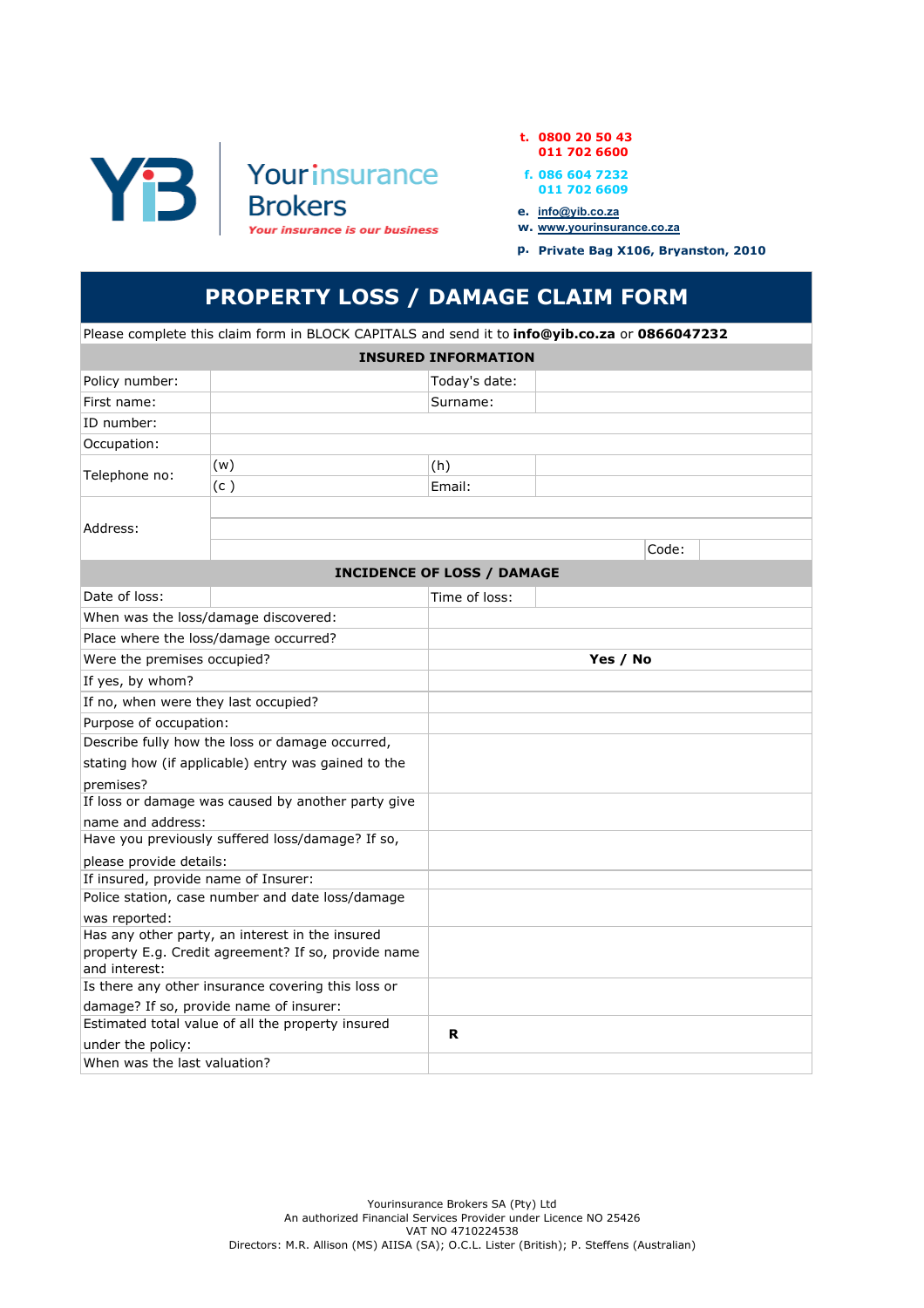| <b>PAYMENT METHOD</b>                                                                                                                                                                                                                                             |  |  |  |  |  |  |  |
|-------------------------------------------------------------------------------------------------------------------------------------------------------------------------------------------------------------------------------------------------------------------|--|--|--|--|--|--|--|
| Name of bank:                                                                                                                                                                                                                                                     |  |  |  |  |  |  |  |
| Branch:                                                                                                                                                                                                                                                           |  |  |  |  |  |  |  |
| Account holder:                                                                                                                                                                                                                                                   |  |  |  |  |  |  |  |
| Account number:                                                                                                                                                                                                                                                   |  |  |  |  |  |  |  |
| <b>DECLARATION</b>                                                                                                                                                                                                                                                |  |  |  |  |  |  |  |
| [I/We declare that I/We have suffered loss of or damage to the property enumerated on the reverse hereof and<br>that the said property was in my/our possession immediately prior to the said loss/damage which occurred in the<br>circumstances described above. |  |  |  |  |  |  |  |
|                                                                                                                                                                                                                                                                   |  |  |  |  |  |  |  |

Insured signature **Capacity** Capacity **Date**